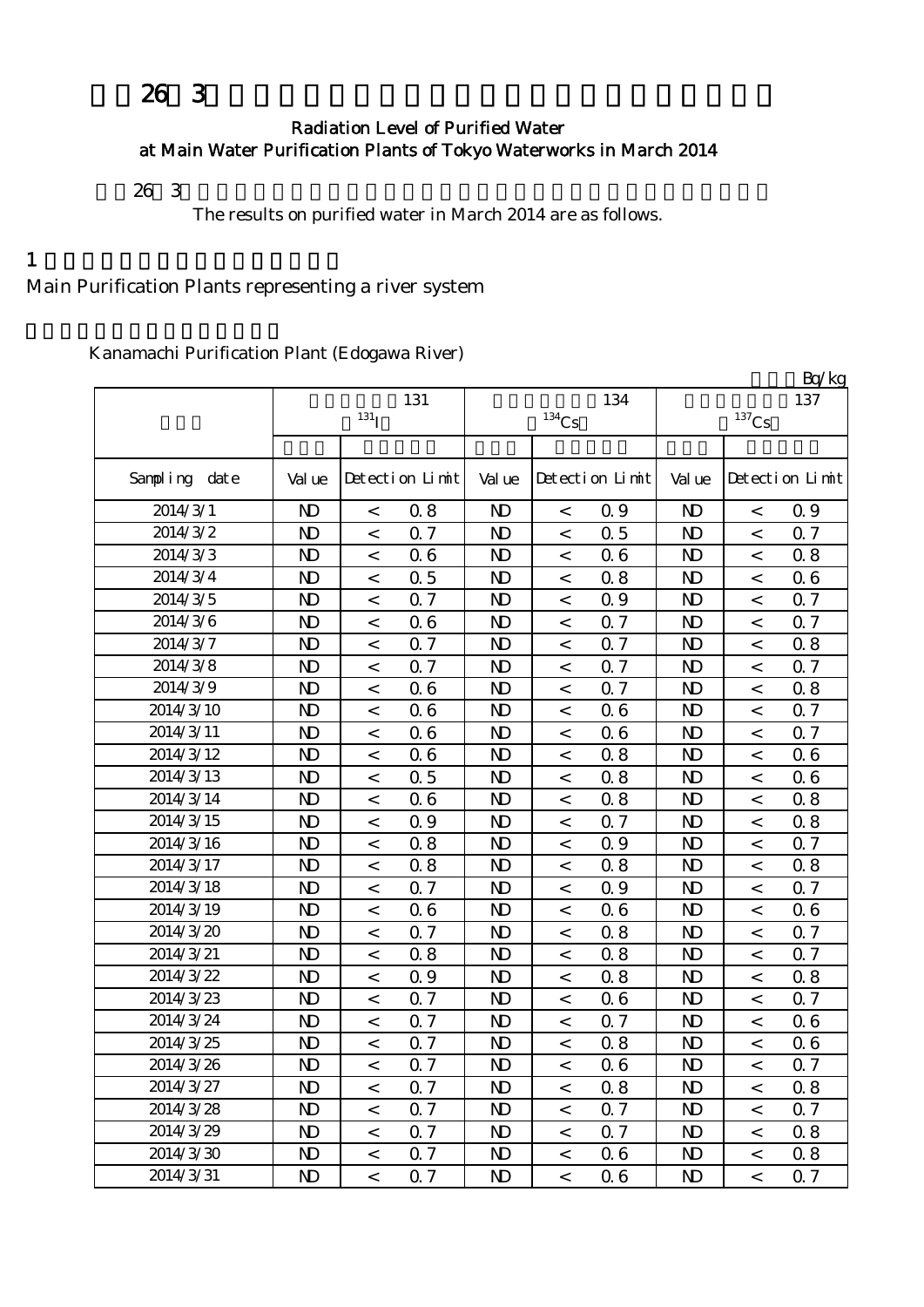#### Asaka Purification Plant (Arakawa River)

|               | 131<br>131 <sub>I</sub> |                          |                 |                | $134$ Cs                 | 134             |                | BQ/Kg<br>137             |                 |
|---------------|-------------------------|--------------------------|-----------------|----------------|--------------------------|-----------------|----------------|--------------------------|-----------------|
|               |                         |                          |                 |                |                          |                 |                |                          |                 |
| Sampling date | Val ue                  |                          | Detection Limit | Val ue         |                          | Detection Limit | Val ue         |                          | Detection Limit |
| 2014/3/1      | $\mathbf{D}$            | $\overline{\phantom{0}}$ | 0.9             | $\mathbf{N}$   | $\overline{\phantom{0}}$ | 0.9             | $\mathbf{D}$   | $\,<$                    | <b>Q</b> 7      |
| 2014/3/2      | $\mathbf{D}$            | $\,<\,$                  | 06              | $\mathbf{D}$   | $\,<\,$                  | 0.7             | $\mathbf{D}$   | $\,<\,$                  | 0.7             |
| 2014/3/3      | $\mathbf{D}$            | $\,<\,$                  | 0.8             | N <sub>D</sub> | $\,<\,$                  | 0.8             | $\mathbf{D}$   | $\,<\,$                  | 0.8             |
| 2014/3/4      | $\mathbf{D}$            | $\,<$                    | 0.8             | N <sub>D</sub> | $\,<\,$                  | 0.8             | $\mathbf{D}$   | $\,<\,$                  | Q 9             |
| 2014/3/5      | $\mathbf{D}$            | $\,<\,$                  | 0.8             | $\mathbf{D}$   | $\,<\,$                  | $\mathbf{1}$    | $\mathbf{D}$   | $\,<$                    | 0.8             |
| 2014/3/6      | $\mathbf{D}$            | $\,<$                    | 0.8             | $\mathbf{D}$   | $\,<\,$                  | 0.8             | $\mathbf{D}$   | $\,<$                    | 0.8             |
| 2014/3/7      | $\mathbf{D}$            | $\,<$                    | 0.7             | N <sub>D</sub> | $\,<$                    | 0.8             | $\mathbf{D}$   | $\,<$                    | 0.8             |
| 2014/3/8      | $\mathbf{D}$            | $\,<$                    | Q 7             | $\mathbf{D}$   | $\,<\,$                  | 0.8             | $\mathbf{D}$   | $\,<$                    | 0.8             |
| 2014/3/9      | $\mathbf{D}$            | $\overline{<}$           | Q <sub>7</sub>  | N <sub>D</sub> | $\,<\,$                  | 0.8             | $\mathbf{D}$   | $\,<$                    | 0.7             |
| 2014/3/10     | $\mathbf{D}$            | $\,<\,$                  | 0.7             | $\mathbf{D}$   | $\overline{\phantom{0}}$ | 0.8             | $\mathbf{D}$   | $\,<$                    | 0.8             |
| 2014/3/11     | $\mathbf{D}$            | $\overline{\phantom{0}}$ | 0.5             | $\mathbf{D}$   | $\,<\,$                  | 0.7             | $\mathbf{D}$   | $\overline{\phantom{a}}$ | 0.7             |
| 2014/3/12     | $\mathbf{D}$            | $\lt$                    | 0.7             | N <sub>D</sub> | $\overline{\phantom{0}}$ | Q 7             | $\mathbf{D}$   | $\prec$                  | 06              |
| 2014/3/13     | $\mathbf{D}$            | $\overline{a}$           | 06              | $\mathbf{D}$   | $\,<\,$                  | 0.8             | $\mathbf{D}$   | $\overline{\phantom{a}}$ | Q 7             |
| 2014/3/14     | $\mathbf{D}$            | $\lt$                    | Q <sub>7</sub>  | $\mathbf{D}$   | $\lt$                    | 0.8             | $\mathbf{D}$   | $\,<$                    | Q <sub>7</sub>  |
| 2014/3/15     | N <sub>D</sub>          | $\,<\,$                  | 0.8             | N <sub>D</sub> | $\,<\,$                  | 0.6             | N <sub>D</sub> | $\lt$                    | 0.9             |
| 2014/3/16     | $\mathbf{D}$            | $\,<\,$                  | 0.7             | N <sub>D</sub> | $\lt$                    | 0.6             | $\mathbf{D}$   | $\,<$                    | <b>Q</b> 7      |
| 2014/3/17     | N <sub>D</sub>          | $\,<$                    | 0.7             | N <sub>D</sub> | $\,<\,$                  | 0.5             | N <sub>D</sub> | $\,<$                    | 06              |
| 2014/3/18     | $\mathbf{D}$            | $\overline{<}$           | 0.7             | $\mathbf{D}$   | $\,<\,$                  | 1               | $\mathbf{D}$   | $\overline{a}$           | 0.7             |
| 2014/3/19     | $\mathbf{D}$            | $\lt$                    | 0.7             | $\mathbf{D}$   | $\,<$                    | $0.8\,$         | $\mathbf{D}$   | $\,<\,$                  | 0.5             |
| 2014/3/20     | $\mathbf{D}$            | $\,<\,$                  | 0.8             | $\mathbf{D}$   | $\,<$                    | 0.8             | N <sub>D</sub> | $\,<\,$                  | 0.7             |
| 2014/3/21     | $\mathbf{D}$            | $\,<\,$                  | 0.7             | $\mathbf{D}$   | $\,<\,$                  | 0.7             | $\mathbf{D}$   | $\,<\,$                  | 0.7             |
| 2014/3/22     | $\mathbf{D}$            | $\,<$                    | 0.8             | $\mathbf{D}$   | $\,<\,$                  | 0.7             | N <sub>D</sub> | $\,<$                    | 0.7             |
| 2014/3/23     | $\mathbf{D}$            | $\,<\,$                  | 0.8             | $\mathbf{D}$   | $\lt$                    | 0.7             | $\mathbf{D}$   | $\,<\,$                  | 0.8             |
| 2014/3/24     | $\mathbf{D}$            | $\,<$                    | 0.8             | $\mathbf{D}$   | $\,<\,$                  | 0.8             | $\mathbf{D}$   | $\,<$                    | 0.7             |
| 2014/3/25     | $\mathbf{D}$            | $\,<\,$                  | 0.8             | $\mathbf{D}$   | $\,<\,$                  | 0.8             | $\mathbf{D}$   | $\,<$                    | 0.8             |
| 2014/3/26     | $\mathbf{D}$            | $\,<\,$                  | 0.7             | $\mathbf{D}$   | $\,<\,$                  | 0.6             | $\mathbf{D}$   | $\,<\,$                  | 0.8             |
| 2014/3/27     | $\mathbf{D}$            | $\,<\,$                  | 06              | $\mathbf{D}$   | $\,<\,$                  | 0.8             | $\mathbf{D}$   | $\,<\,$                  | 0.7             |
| 2014/3/28     | $\mathbf{D}$            | $\,<\,$                  | 06              | $\mathbf{D}$   | $\,<\,$                  | 0.7             | $\mathbf{D}$   | $\,<\,$                  | 0.8             |
| 2014/3/29     | $\mathbf{D}$            | $\,<$                    | 0.8             | $\mathbf{D}$   | $\,<\,$                  | 0.5             | $\mathbf{D}$   | $\,<$                    | 0.8             |
| 2014/3/30     | $\mathbf{D}$            | $\,<$                    | Q 7             | $\mathbf{D}$   | $\,<\,$                  | 0.5             | $\mathbf{D}$   | $\,<\,$                  | 0.8             |
| 2014/3/31     | $\mathbf{D}$            | $\,<$                    | 0.7             | $\mathbf{D}$   | $\,<$                    | 0.7             | $\mathbf{D}$   | $\overline{<}$           | 0.7             |

 $R_{\alpha}/k$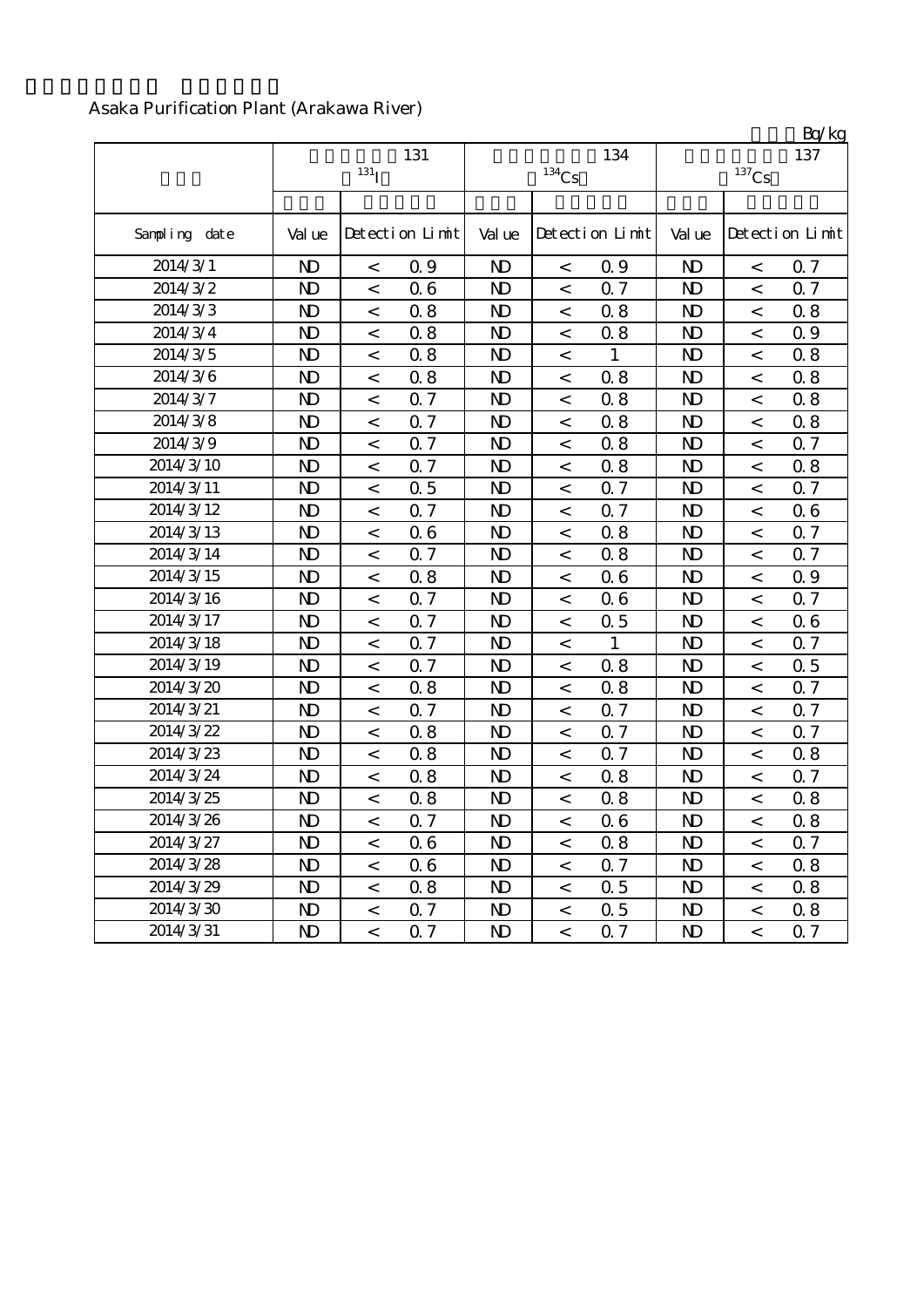## Ozaku Purification Plant (Tamagawa River)

|               |                |                          | 131             |                |                     | 134             | Bq/kg<br>137   |                          |                 |  |
|---------------|----------------|--------------------------|-----------------|----------------|---------------------|-----------------|----------------|--------------------------|-----------------|--|
|               |                | 131 <sub>I</sub>         |                 |                | $^{134}\mathrm{Cs}$ |                 |                | $^{137}\mathrm{Cs}$      |                 |  |
|               |                |                          |                 |                |                     |                 |                |                          |                 |  |
| Sampling date | Val ue         |                          | Detection Limit | Val ue         |                     | Detection Limit | Val ue         |                          | Detection Limit |  |
| 2014/3/1      | $\mathbf{D}$   | $\,<$                    | 0.9             | $\mathbf{D}$   | $\,<$               | 0.8             | $\mathbf{D}$   | $\,<$                    | 0.8             |  |
| 2014/3/2      | $\mathbf{D}$   | $\,<$                    | 06              | N <sub>D</sub> | $\,<$               | 06              | $\mathbf{D}$   | $\overline{a}$           | 0.7             |  |
| 2014/3/3      | $\mathbf{D}$   | $\,<$                    | 0.7             | N <sub>D</sub> | $\,<$               | 0.7             | N <sub>D</sub> | $\,<$                    | 06              |  |
| 2014/3/4      | $\mathbf{D}$   | $\,<$                    | 0.7             | $\mathbf{D}$   | $\,<\,$             | 0.8             | $\mathbf{D}$   | $\,<\,$                  | Q 9             |  |
| 2014/3/5      | N <sub>D</sub> | $\overline{\phantom{0}}$ | <b>Q</b> 7      | N <sub>D</sub> | $\,<$               | 0.7             | $\mathbf{D}$   | $\prec$                  | 0.7             |  |
| 2014/3/6      | $\mathbf{D}$   | $\,<$                    | 06              | N <sub>D</sub> | $\,<\,$             | 0.7             | N <sub>D</sub> | $\prec$                  | 0.7             |  |
| 2014/3/7      | $\mathbf{D}$   | $\,<$                    | 0.7             | N <sub>D</sub> | $\,<$               | 0.8             | $\mathbf{D}$   | $\,<$                    | <b>Q</b> 7      |  |
| 2014/3/8      | $\mathbf{D}$   | $\,<$                    | 0.8             | N <sub>D</sub> | $\,<$               | 0.9             | N <sub>D</sub> | $\,<$                    | 06              |  |
| 2014/3/9      | $\mathbf{D}$   | $\,<$                    | 06              | N <sub>D</sub> | $\,<$               | 0.7             | $\mathbf{D}$   | $\,<$                    | 0.7             |  |
| 2014/3/10     | N <sub>D</sub> | $\,<\,$                  | 06              | N <sub>D</sub> | $\,<\,$             | 0.6             | $\mathbf{D}$   | $\prec$                  | 0.7             |  |
| 2014/3/11     | $\mathbf{D}$   | $\,<$                    | 0.5             | N <sub>D</sub> | $\,<$               | 0.8             | N <sub>D</sub> | $\,<\,$                  | Q 7             |  |
| 2014/3/12     | $\mathbf{D}$   | $\,<$                    | 06              | $\mathbf{D}$   | $\,<$               | Q 7             | $\mathbf{D}$   | $\,<$                    | 06              |  |
| 2014/3/13     | $\mathbf{D}$   | $\,<$                    | 0.7             | N <sub>D</sub> | $\,<$               | 0.7             | N <sub>D</sub> | $\,<$                    | 0.9             |  |
| 2014/3/14     | $\mathbf{D}$   | $\,<$                    | 06              | N <sub>D</sub> | $\,<\,$             | 0.7             | $\mathbf{D}$   | $\,<$                    | 0.5             |  |
| 2014/3/15     | $\mathbf{D}$   | $\,<$                    | 0.8             | N <sub>D</sub> | $\,<$               | 0.8             | $\mathbf{D}$   | $\,<$                    | 0.7             |  |
| 2014/3/16     | $\mathbf{D}$   | $\,<$                    | 0.9             | N <sub>D</sub> | $\,<$               | 0.9             | N <sub>D</sub> | $\,<$                    | Q 7             |  |
| 2014/3/17     | $\mathbf{D}$   | $\,<$                    | 0.7             | $\mathbf{D}$   | $\,<\,$             | 0.7             | $\mathbf{D}$   | $\,<$                    | 0.7             |  |
| 2014/3/18     | N <sub>D</sub> | $\overline{\phantom{0}}$ | 0.7             | N <sub>D</sub> | $\,<\,$             | 0.6             | $\mathbf{D}$   | $\,<\,$                  | 0.7             |  |
| 2014/3/19     | $\mathbf{D}$   | $\,<$                    | 06              | N <sub>D</sub> | $\,<\,$             | 0.8             | N <sub>D</sub> | $\,<$                    | 0.7             |  |
| 2014/3/20     | $\mathbf{D}$   | $\,<$                    | 0.8             | $\mathbf{D}$   | $\,<$               | 0.9             | $\mathbf{D}$   | $\,<$                    | 0.8             |  |
| 2014/3/21     | $\mathbf{D}$   | $\,<$                    | Q 7             | N <sub>D</sub> | $\,<$               | 0.7             | N <sub>D</sub> | $\overline{\phantom{0}}$ | 0.7             |  |
| 2014/3/22     | $\mathbf{D}$   | $\,<$                    | 0.9             | N <sub>D</sub> | $\,<\,$             | 0.9             | $\mathbf{D}$   | $\,<$                    | 0.7             |  |
| 2014/3/23     | N <sub>D</sub> | $\,<$                    | 0.7             | N <sub>D</sub> | $\,<\,$             | 0.7             | $\mathbf{D}$   | $\overline{a}$           | 0.8             |  |
| 2014/3/24     | N <sub>D</sub> | $\,<$                    | 0.8             | N <sub>D</sub> | $\,<$               | 0.9             | N <sub>D</sub> | $\,<$                    | 0.7             |  |
| 2014/3/25     | $\mathbf{D}$   | $\,<$                    | 0.7             | $\mathbf{D}$   | $\,<$               | 0.7             | $\mathbf{D}$   | $\,<$                    | 06              |  |
| 2014/3/26     | $\mathbf{D}$   | $\overline{a}$           | 06              | N <sub>D</sub> | $\lt$               | 0.6             | $\mathbf{D}$   | $\overline{a}$           | 06              |  |
| 2014/3/27     | N <sub>D</sub> | $\,<\,$                  | 06              | N <sub>D</sub> | $\,<\,$             | 0.7             | N <sub>D</sub> | $\,<\,$                  | 0.7             |  |
| 2014/3/28     | N <sub>D</sub> | $\,<\,$                  | 0.7             | N <sub>D</sub> | $\,<\,$             | 0.7             | N <sub>D</sub> | $\,<\,$                  | 06              |  |
| 2014/3/29     | N <sub>D</sub> | $\,<$                    | 0.7             | N <sub>D</sub> | $\,<$               | 0.7             | N <sub>D</sub> | $\,<\,$                  | 0.7             |  |
| 2014/3/30     | N <sub>D</sub> | $\,<\,$                  | 0.7             | N <sub>D</sub> | $\,<\,$             | 0.8             | N <sub>D</sub> | $\,<\,$                  | 08              |  |
| 2014/3/31     | ND.            | $\,<\,$                  | 06              | $\mathbf{D}$   | $\,<$               | 0.7             | N <sub>D</sub> | $\,<\,$                  | 0.7             |  |

 $R_{\alpha}/k$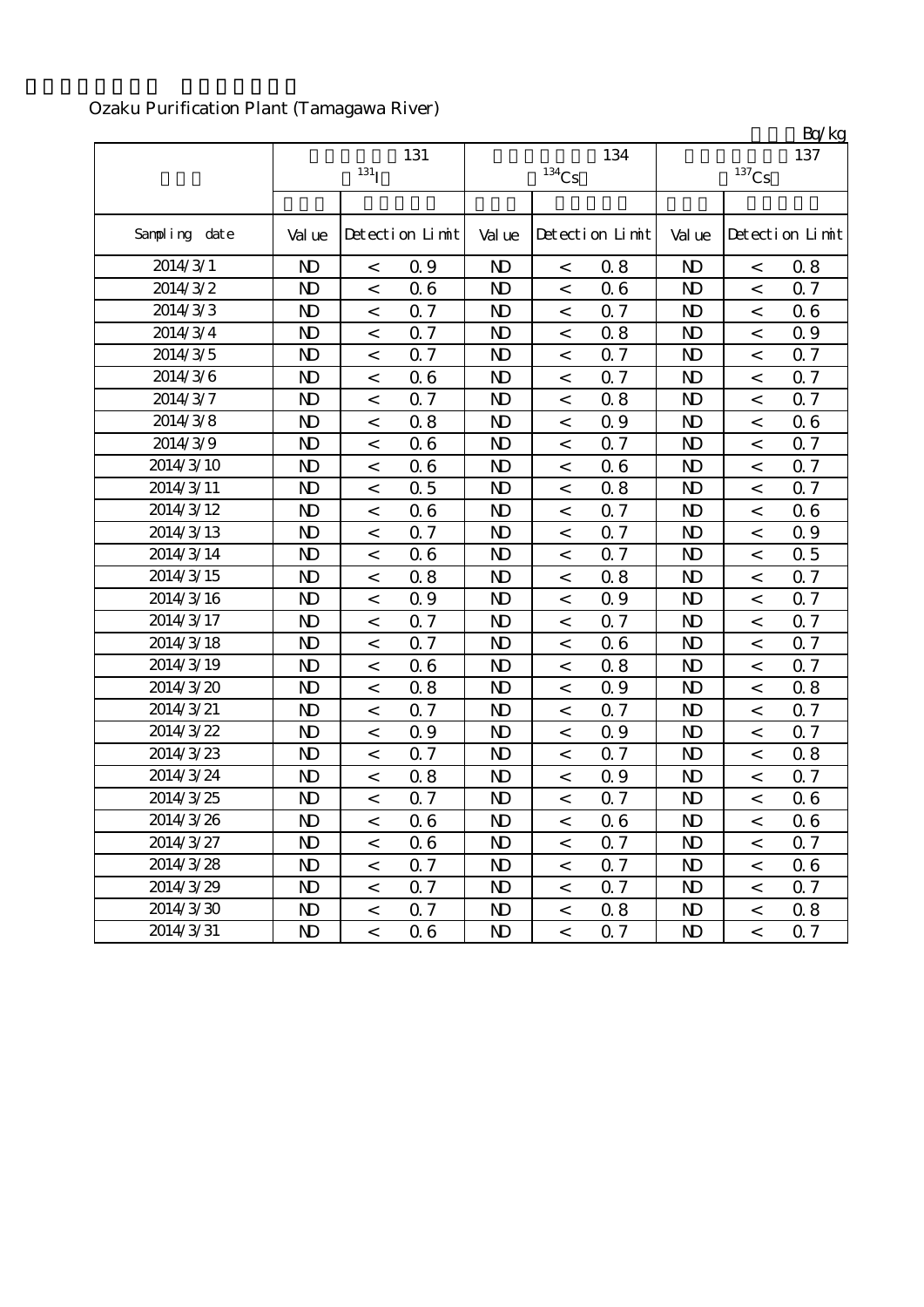|               |                |                    |                 |                |                          |                 |                |                          | Bq/kg           |
|---------------|----------------|--------------------|-----------------|----------------|--------------------------|-----------------|----------------|--------------------------|-----------------|
|               |                |                    | 131             |                |                          | 134             |                |                          | 137             |
|               |                | $131$ <sub>I</sub> |                 |                | $^{134}\mathrm{Cs}$      |                 |                | $^{137}\mathrm{Cs}$      |                 |
|               |                |                    |                 |                |                          |                 |                |                          |                 |
| Sampling date | Val ue         |                    | Detection Limit | Val ue         |                          | Detection Limit | Val ue         |                          | Detection Limit |
| 2014/3/1      | $\mathbf{D}$   | $\,<$              | 0.8             | $\mathbf{D}$   | $\,<\,$                  | 0.8             | $\mathbf{D}$   | $\,<$                    | 06              |
| 2014/3/2      | $\mathbf{D}$   | $\,<$              | 06              | N <sub>D</sub> | $\overline{\phantom{a}}$ | 0.7             | $\mathbf{D}$   | $\prec$                  | 0.7             |
| 2014/3/3      | $\mathbf{D}$   | $\,<$              | 06              | N <sub>D</sub> | $\,<$                    | 0.7             | $\mathbf{D}$   | $\,<$                    | 06              |
| 2014/3/4      | $\mathbf{D}$   | $\,<$              | 0.5             | $\mathbf{D}$   | $\,<\,$                  | 0.6             | $\mathbf{D}$   | $\,<$                    | 06              |
| 2014/3/5      | N <sub>D</sub> | $\,<$              | 06              | N <sub>D</sub> | $\overline{\phantom{0}}$ | 0.8             | N <sub>D</sub> | $\,<\,$                  | Q 7             |
| 2014/3/6      | $\mathbf{D}$   | $\,<$              | 0.7             | N <sub>D</sub> | $\,<\,$                  | 0.8             | $\mathbf{D}$   | $\,<$                    | Q 7             |
| 2014/3/7      | $\mathbf{D}$   | $\,<$              | 06              | $\mathbf{D}$   | $\,<\,$                  | 0.7             | $\mathbf{D}$   | $\,<\,$                  | Q 7             |
| 2014/3/8      | $\mathbf{D}$   | $\,<$              | 0.8             | $\mathbf{D}$   | $\,<$                    | 0.7             | $\mathbf{D}$   | $\,<$                    | Q 7             |
| 2014/3/9      | $\mathbf{D}$   | $\,<$              | 0.7             | $\mathbf{D}$   | $\,<$                    | 0.7             | $\mathbf{D}$   | $\,<$                    | 0.7             |
| 2014/3/10     | $\mathbf{D}$   | $\,<$              | 0.7             | $\mathbf{D}$   | $\,<$                    | 0.7             | $\mathbf{D}$   | $\,<$                    | 0.7             |
| 2014/3/11     | $\mathbf{D}$   | $\,<$              | 06              | N <sub>D</sub> | $\,<$                    | 0.7             | $\mathbf{D}$   | $\,<\,$                  | Q 7             |
| 2014/3/12     | $\mathbf{D}$   | $\,<$              | 06              | $\mathbf{D}$   | $\,<\,$                  | 0.9             | $\mathbf{D}$   | $\,<$                    | Q 7             |
| 2014/3/13     | $\mathbf{D}$   | $\,<$              | 06              | $\mathbf{D}$   | $\,<$                    | 0.6             | $\mathbf{D}$   | $\,<$                    | 0.8             |
| 2014/3/14     | $\mathbf{D}$   | $\,<$              | 06              | $\mathbf{D}$   | $\,<\,$                  | 0.7             | $\mathbf{D}$   | $\,<$                    | 0.5             |
| 2014/3/15     | $\mathbf{D}$   | $\,<$              | Q 9             | $\mathbf{D}$   | $\,<$                    | 0.9             | $\mathbf{D}$   | $\,<$                    | Q 7             |
| 2014/3/16     | $\mathbf{D}$   | $\,<$              | 0.7             | $\mathbf{D}$   | $\,<$                    | 0.8             | $\mathbf{D}$   | $\,<$                    | 06              |
| 2014/3/17     | $\mathbf{D}$   | $\,<$              | 0.7             | $\mathbf{D}$   | $\,<\,$                  | 0.7             | $\mathbf{D}$   | $\,<\,$                  | 0.7             |
| 2014/3/18     | $\mathbf{D}$   | $\,<$              | 06              | $\mathbf{D}$   | $\,<$                    | 0.7             | N <sub>D</sub> | $\,<$                    | Q 7             |
| 2014/3/19     | $\mathbf{D}$   | $\,<$              | 06              | $\mathbf{D}$   | $\,<\,$                  | 0.7             | $\mathbf{D}$   | $\,<$                    | 0.7             |
| 2014/3/20     | $\mathbf{D}$   | $\,<$              | 06              | $\mathbf{D}$   | $\,<\,$                  | 0.6             | $\mathbf{D}$   | $\,<$                    | 06              |
| 2014/3/21     | $\mathbf{D}$   | $\,<$              | 06              | $\mathbf{D}$   | $\,<$                    | 0.6             | $\mathbf{D}$   | $\,<$                    | Q 7             |
| 2014/3/22     | $\mathbf{D}$   | $\,<\,$            | 0.7             | N <sub>D</sub> | $\,<\,$                  | 0.7             | N <sub>D</sub> | $\,<\,$                  | 0.7             |
| 2014/3/23     | $\mathbf{D}$   | $\,<$              | 0.7             | N <sub>D</sub> | $\,<$                    | 0.6             | $\mathbf{D}$   | $\,<$                    | 0.7             |
| 2014/3/24     | $\mathbf{D}$   | $\,<$              | 06              | N <sub>D</sub> | $\,<$                    | 0.7             | N <sub>D</sub> | $\,<$                    | 06              |
| 2014/3/25     | $\mathbf{D}$   | $\,<$              | 0.7             | $\mathbf{D}$   | $\,<$                    | 0.7             | N <sub>D</sub> | $\,<$                    | 0.8             |
| 2014/3/26     | $\mathbf{D}$   | $\lt$              | 06              | $\mathbf{D}$   | $\lt$                    | 0.6             | $\mathbf{D}$   | $\lt$                    | 06              |
| 2014/3/27     | N <sub>D</sub> | $\,<$              | 0.7             | N <sub>D</sub> | $\overline{\phantom{a}}$ | 0.6             | N <sub>D</sub> | $\,<\,$                  | 0.8             |
| 2014/3/28     | $\mathbf{D}$   | $\,<$              | 0.8             | $\mathbf{D}$   | $\,<$                    | 0.6             | $\mathbf{D}$   | $\,<\,$                  | 0.8             |
| 2014/3/29     | $\mathbf{D}$   | $\,<\,$            | 0.8             | N <sub>D</sub> | $\,<$                    | 0.7             | N <sub>D</sub> | $\,<\,$                  | 0.8             |
| 2014/3/30     | $\mathbf{D}$   | $\,<\,$            | 08              | ND.            | $\,<\,$                  | 0.7             | N <sub>D</sub> | $\,<\,$                  | 0.7             |
| 2014/3/31     | ND.            | $\,<\,$            | 06              | $\mathbf{D}$   | $\,<$                    | 0.7             | N <sub>D</sub> | $\overline{\phantom{a}}$ | 0.7             |

## Higashi-murayama Purification Plant (Tamagawa Arakawa River)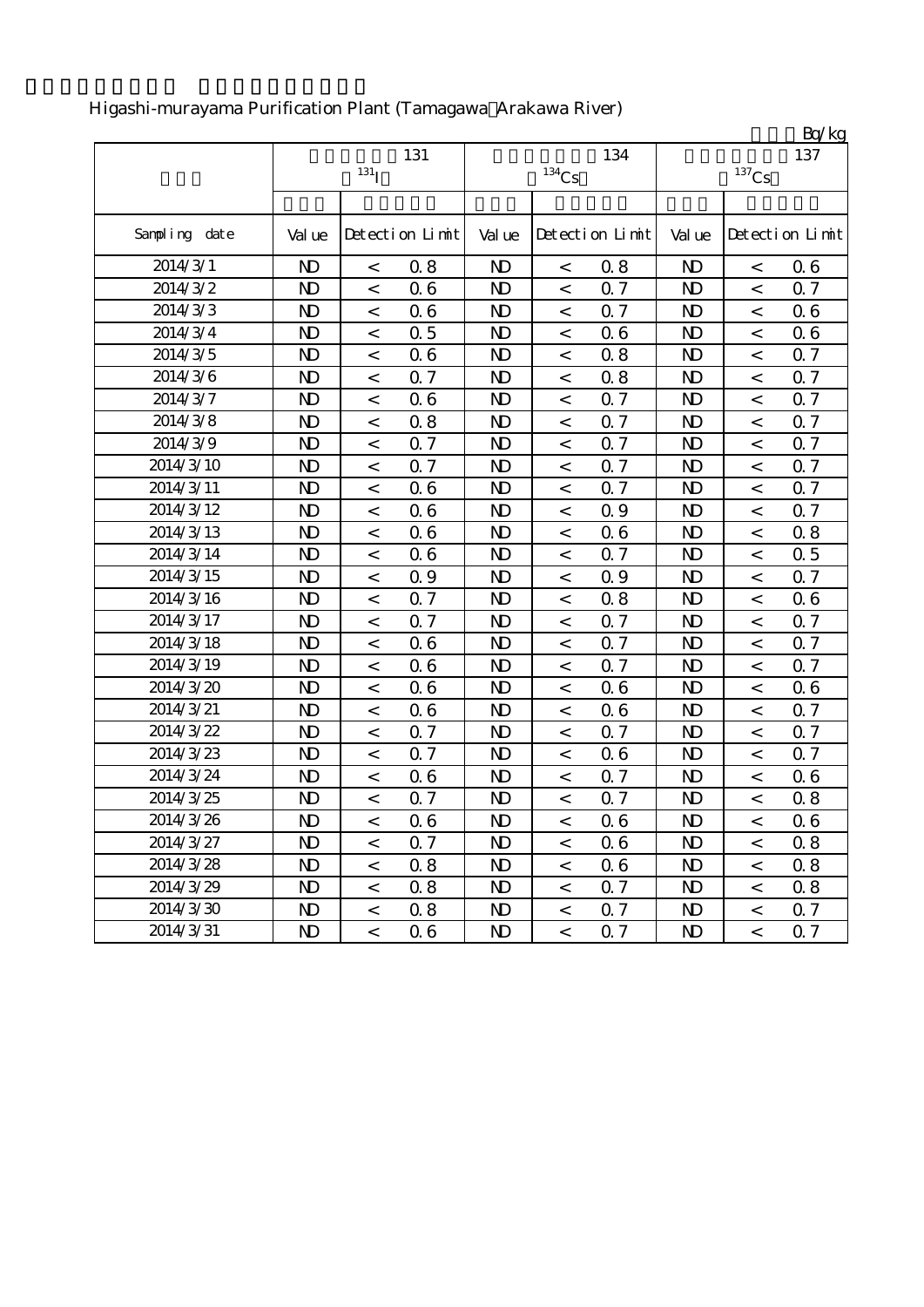## Nagasawa Purification Plant (Sagamigawa River)

|               |                           |         |                 |                |          |                 |                 |                | Bq/kg           |  |
|---------------|---------------------------|---------|-----------------|----------------|----------|-----------------|-----------------|----------------|-----------------|--|
|               | 131<br>$131$ <sup>T</sup> |         |                 |                | $134$ Cs | 134             | 137<br>$137$ Cs |                |                 |  |
|               |                           |         |                 |                |          |                 |                 |                |                 |  |
| Sampling date | Val ue                    |         | Detection Limit | Val ue         |          | Detection Limit | Val ue          |                | Detection Limit |  |
| 2014/3/1      | $\mathbf{D}$              | $\,<\,$ | 0.9             | N <sub>D</sub> | $\,<$    | $\mathbf{1}$    | $\mathbf{D}$    | $\,<$          | 06              |  |
| 2014/3/2      | $\mathbf{D}$              | $\,<$   | 0.8             | N <sub>D</sub> | $\lt$    | 0.6             | N <sub>D</sub>  | $\lt$          | 06              |  |
| 2014/3/3      | N <sub>D</sub>            | $\,<$   | 0.7             | N <sub>D</sub> | $\,<$    | 0.8             | N <sub>D</sub>  | $\,<$          | Q 7             |  |
| 2014/3/4      | $\mathbf{D}$              | $\,<$   | 0.7             | N <sub>D</sub> | $\,<$    | 0.8             | N <sub>D</sub>  | $\,<$          | 0.9             |  |
| 2014/3/5      | $\mathbf{D}$              | $\,<\,$ | 0.8             | $\mathbf{D}$   | $\,<\,$  | 0.8             | $\mathbf{D}$    | $\,<\,$        | 0.7             |  |
| 2014/3/6      | N <sub>D</sub>            | $\,<$   | 0.8             | N <sub>D</sub> | $\,<\,$  | 0.8             | N <sub>D</sub>  | $\,<\,$        | 0.8             |  |
| 2014/3/7      | $\mathbf{D}$              | $\,<$   | 0.7             | N <sub>D</sub> | $\,<$    | 0.8             | N <sub>D</sub>  | $\,<\,$        | 0.9             |  |
| 2014/3/8      | $\mathbf{D}$              | $\,<$   | 06              | N <sub>D</sub> | $\,<$    | 0.6             | N <sub>D</sub>  | $\,<$          | 0.7             |  |
| 2014/3/9      | $\mathbf{D}$              | $\,<$   | 06              | N <sub>D</sub> | $\,<$    | 0.7             | N <sub>D</sub>  | $\,<$          | 0.7             |  |
| 2014/3/10     | $\mathbf{D}$              | $\,<$   | 0.7             | N <sub>D</sub> | $\,<$    | 0.7             | $\mathbf{D}$    | $\,<$          | 06              |  |
| 2014/3/11     | N <sub>D</sub>            | $\,<$   | 06              | N <sub>D</sub> | $\,<$    | 0.7             | N <sub>D</sub>  | $\overline{a}$ | 0.7             |  |
| 2014/3/12     | $\mathbf{D}$              | $\,<$   | 0.8             | N <sub>D</sub> | $\,<$    | 0.6             | N <sub>D</sub>  | $\,<$          | 0.7             |  |
| 2014/3/13     | $\mathbf{D}$              | $\,<$   | 0.7             | N <sub>D</sub> | $\,<\,$  | 0.6             | $\mathbf{D}$    | $\,<$          | 06              |  |
| 2014/3/14     | N <sub>D</sub>            | $\lt$   | 06              | N <sub>D</sub> | $\,<$    | 0.8             | $\mathbf{D}$    | $\,<$          | 0.8             |  |
| 2014/3/15     | N <sub>D</sub>            | $\,<$   | 0.8             | N <sub>D</sub> | $\,<$    | 0.7             | N <sub>D</sub>  | $\,<$          | 0.7             |  |
| 2014/3/16     | N <sub>D</sub>            | $\,<$   | Q 7             | N <sub>D</sub> | $\,<$    | 0.7             | N <sub>D</sub>  | $\,<\,$        | 0.8             |  |
| 2014/3/17     | $\mathbf{D}$              | $\,<$   | Q 7             | $\mathbf{D}$   | $\,<$    | 0.6             | N <sub>D</sub>  | $\,<$          | 0.8             |  |
| 2014/3/18     | $\mathbf{D}$              | $\,<$   | 06              | N <sub>D</sub> | $\,<\,$  | 0.7             | $\mathbf{D}$    | $\,<\,$        | Q 9             |  |
| 2014/3/19     | $\mathbf{D}$              | $\,<$   | 06              | N <sub>D</sub> | $\,<$    | 0.7             | N <sub>D</sub>  | $\,<$          | 06              |  |
| 2014/3/20     | N <sub>D</sub>            | $\,<$   | 0.5             | N <sub>D</sub> | $\,<$    | 0.8             | N <sub>D</sub>  | $\,<\,$        | 0.7             |  |
| 2014/3/21     | $\mathbf{D}$              | $\,<$   | 0.7             | $\mathbf{D}$   | $\,<\,$  | 0.7             | N <sub>D</sub>  | $\,<$          | Q 7             |  |
| 2014/3/22     | $\mathbf{D}$              | $\,<$   | 0.9             | N <sub>D</sub> | $\,<\,$  | 0.8             | $\mathbf{D}$    | $\,<$          | Q 7             |  |
| 2014/3/23     | N <sub>D</sub>            | $\,<$   | Q 7             | N <sub>D</sub> | $\,<$    | 0.5             | N <sub>D</sub>  | $\,<\,$        | Q 7             |  |
| 2014/3/24     | $\mathbf{D}$              | $\,<$   | 0.7             | N <sub>D</sub> | $\,<\,$  | 0.7             | N <sub>D</sub>  | $\,<$          | 0.9             |  |
| 2014/3/25     | N <sub>D</sub>            | $\,<$   | 0.7             | N <sub>D</sub> | $\,<$    | 0.9             | N <sub>D</sub>  | $\,<$          | 0.8             |  |
| 2014/3/26     | N <sub>D</sub>            | $\,<\,$ | Q 7             | $\mathbf{D}$   | $\,<$    | 0.5             | $\mathbf{D}$    | $\,<\,$        | 0.8             |  |
| 2014/3/27     | N <sub>D</sub>            | $\,<$   | 06              | $\mathbf{D}$   | $\,<$    | 0.8             | $\mathbf{D}$    | $\,<\,$        | 0.7             |  |
| 2014/3/28     | N <sub>D</sub>            | $\,<$   | 06              | $\mathbf{D}$   | $\,<$    | 06              | N <sub>D</sub>  | $\,<\,$        | 0.7             |  |
| 2014/3/29     | N <sub>D</sub>            | $\,<\,$ | 0.8             | N <sub>D</sub> | $\,<\,$  | 0.7             | N <sub>D</sub>  | $\,<\,$        | 0.8             |  |
| 2014/3/30     | N <sub>D</sub>            | $\,<$   | 0.8             | $\mathbf{D}$   | $\,<$    | 0.7             | N <sub>D</sub>  | $\,<\,$        | 0.7             |  |
| 2014/3/31     | $\mathbf{D}$              | $\,<\,$ | 0.7             | $\mathbf{D}$   | $\,<\,$  | 0.7             | $\mathbf{D}$    | $\,<\,$        | 0.7             |  |